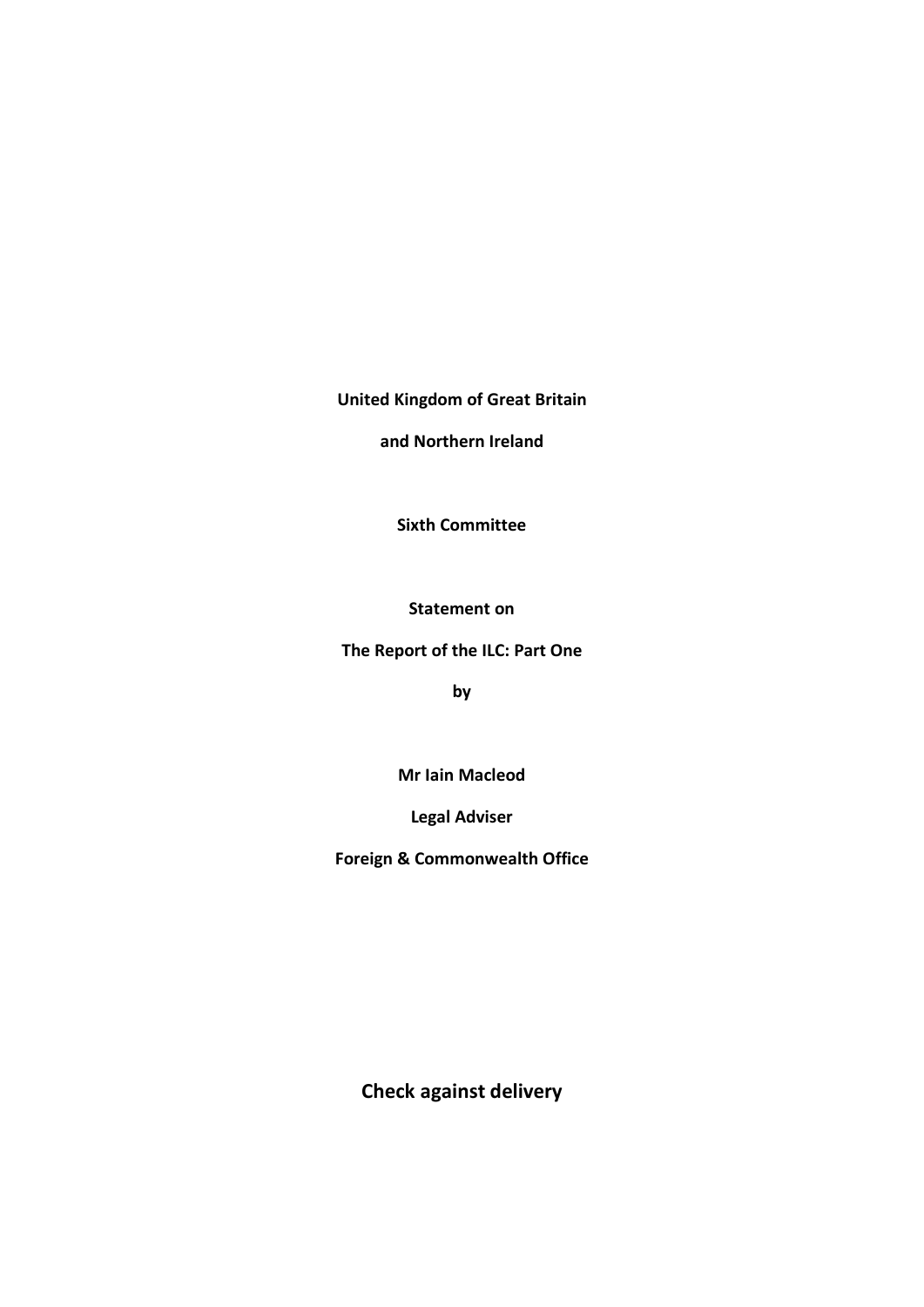#### **UNGA SIXTH COMMITTEE: AGENDA ITEM 79**

### **REPORT OF THE INTERNATIONAL LAW COMMISSION ON THE WORK OF ITS SIXTY THIRD AND SIXTY FOURTH SESSIONS: PART 1**

## **CHAPTERS I-III (INTRODUCTORY PARTS), CHAPTER IV (PROTECTION OF PERSONS IN THE EVENT OF DISASTERS), CHAPTER V (EXPULSION OF ALIENS) & CHAPTER XII (OTHER DECISIONS AND CONCLUSIONS OF THE COMMISSION)**

**(NEW YORK: 1 NOVEMBER 2012)**

Mr Chairman/Madam Chair

I would like to thank the Chairman of the Commission for his report to the Sixth Committee. The UK wishes to congratulate all the members of the Commission who were either elected or re-elected during the sixty-sixth session of the UN General Assembly. It also wishes to pay tribute to those who left the Commission in 2011.

The UK welcomes the report on the ILC's sixty-fourth session; and also thanks all the members of the Commission for a successful first year of the new quinquennium which has seen some good progress.

The UK also takes this opportunity to commend and thank the Codification Division of the Secretariat for their excellent work. That is not only for the support they provide to the Commission, but also in the assistance that they offer to States. The UK would also like to express its appreciation for the work of the Codification Division in their continuous updating and management of the Commission's website. It is an invaluable resource, facilitating engagement with the Commission's work and as a tool for research more widely.

Before turning to some comments on the topic of **Protection of persons in the event of disasters** the UK wishes to pay tribute to the Secretary of the Commission and Head of the Codification Division, Mr Vaclav Mikulka, on his retirement. We note the outstanding contribution he has made both to the work of the Commission and more widely to the UN Office of Legal Affairs and send him every good wish for the future.

\*---\*---\*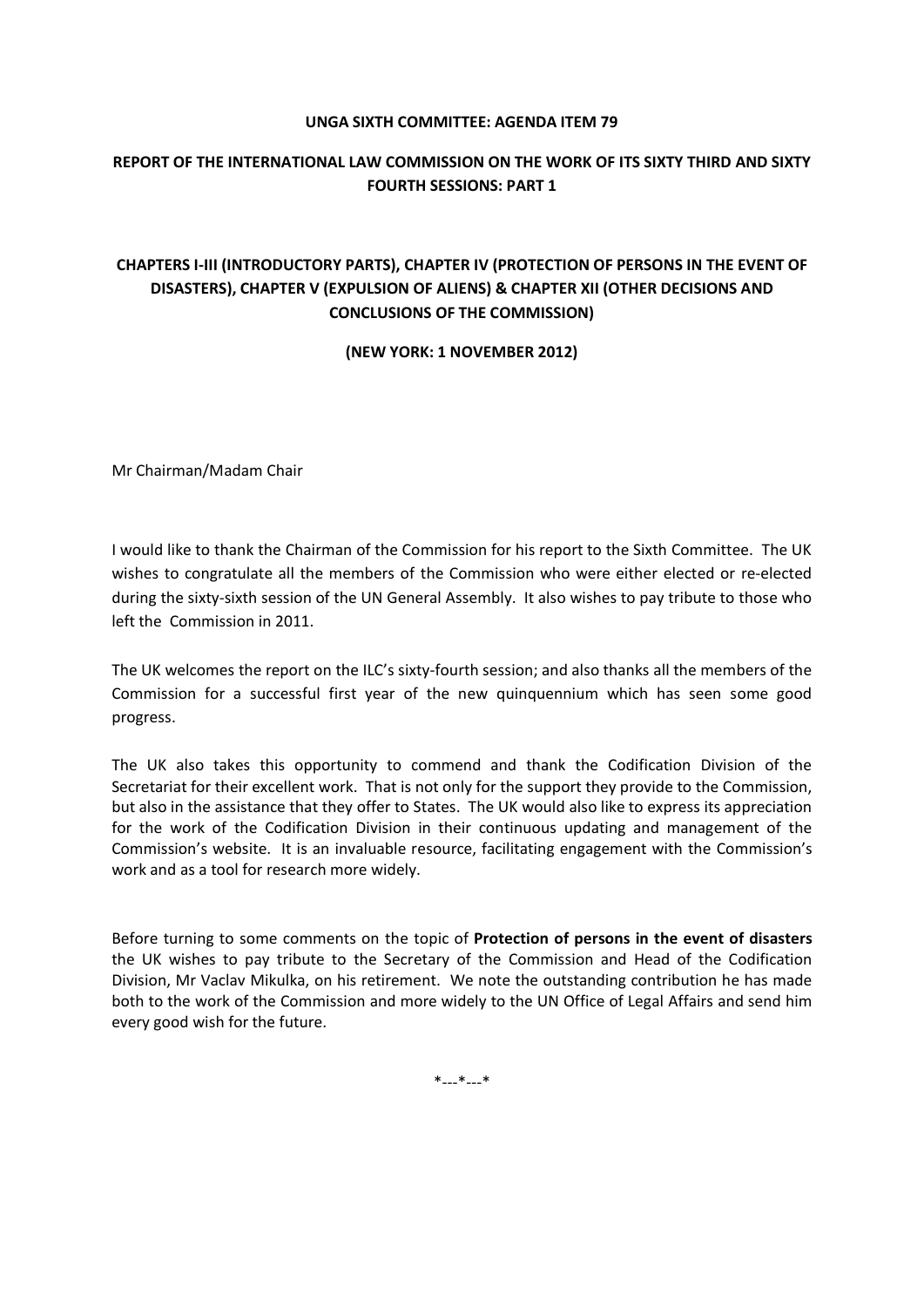Mr Chairman/Madam Chair

Turning to the topic **Protection of persons in the event of disasters**, the UK is grateful to the Commission for the careful consideration they are giving to this topic. The UK also expresses its appreciation to the Special Rapporteur for his continued work and for the presentation of a number of new draft articles during the latest session of the Commission.

On previous occasions the UK has taken the view that this is not an area where the terminology of rights and duties sits very comfortably with existing state practice and with the essentially voluntary nature of the principle of cooperation. The points set out in paragraph 62 of the Commission's report seem to us to be particularly appropriate here. We wonder whether a rigid system of legal rights would be more likely to assist or perhaps rather to discourage cooperation in many given situations. Taking these points into account, we also continue to have doubts as to whether a convention would be the right vehicle for the eventual product of the Commission's work, as opposed to a more flexible form such as a guide to good practice.

Turning now to the texts of the new draft articles, the UK considers that the text of new draft Article A would be improved if the mandatory element could be removed, which the UK believes is not appropriate in this context. In Article 13, we would note that states are free to refuse assistance, and that they should therefore have the right to accept assistance subject to conditions. We agree with the statement made on behalf of the EU that a needs-based perspective here is preferable to a rights-based one. As for Article 14, the assisting state always has the right to withdraw, and this should not be conditioned on consultation; while that's usually a positive value it may not always be possible in cases of urgency or danger. We are also unconvinced of the need for a Status of Forces Agreement for these purposes, and agree with the Special Rapporteur that this would exceed the scope of this topic as originally envisaged.

\*---\*---\*

Mr Chairman/Madam Chair

Turning to the topic **Expulsion of aliens.** We note that a lot of work has gone into this topic and thank the Commission and Special Rapporteur. The draft articles deserve careful attention and we propose to submit written comments on this work by the deadline of January 2014.

I should point out, however, that our initial analysis confirms the concerns we have raised in previous years. We consider this topic is problematic. It raises many difficult and complex issues